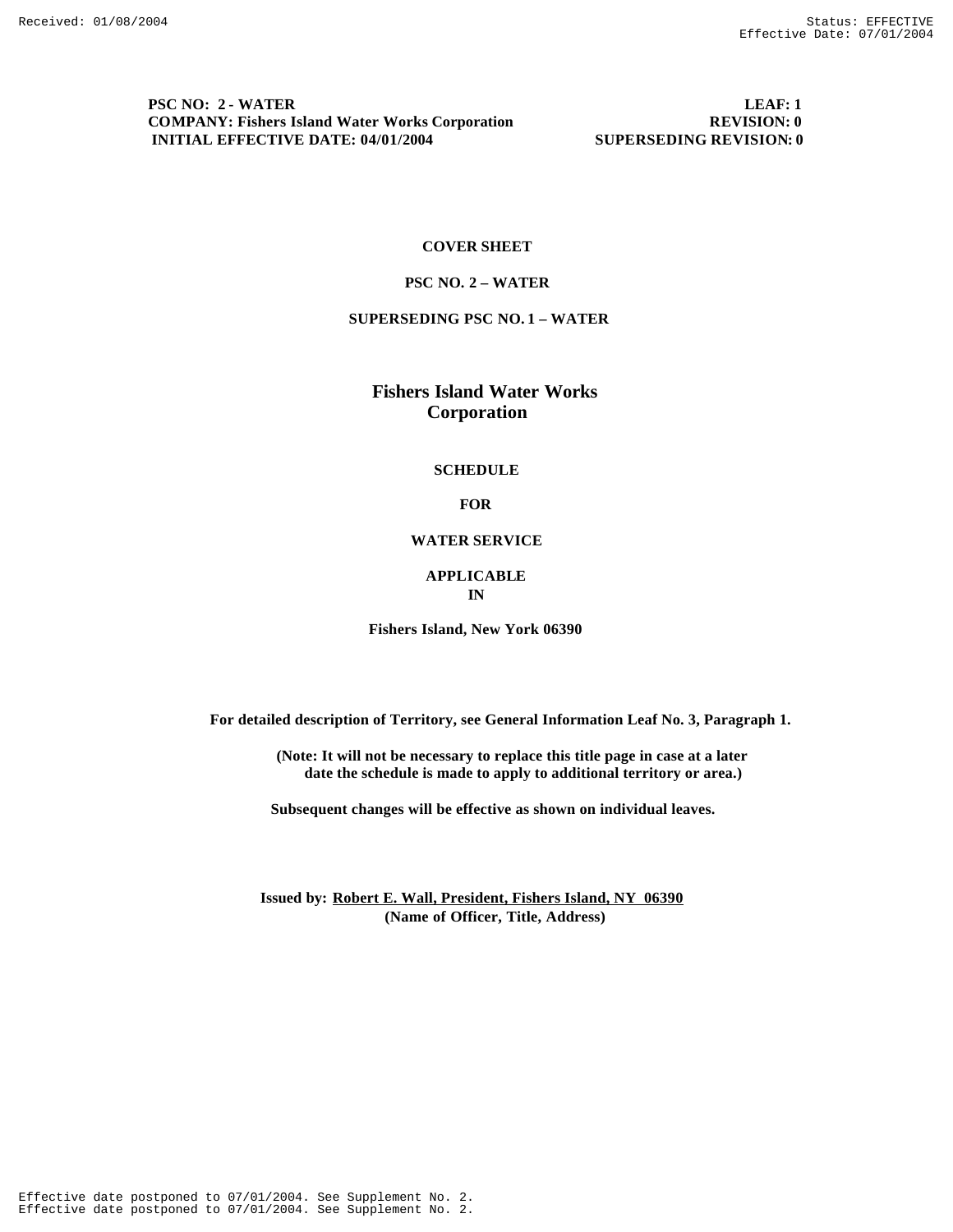# **PSC NO: 2 - WATER LEAF: 2 COMPANY: Fishers Island Water Works Corpor ation REVISION NO. 0 INITIAL EFFECTIVE DATE: 04/01/2004 SUPERSEDING REVISION: 0**

# **TABLE OF CONTENTS**

|     | <b>GENERAL INFORMATION</b>                                 | <b>LEAF NO.</b> |
|-----|------------------------------------------------------------|-----------------|
| 1.  | Territory                                                  | $\mathfrak{Z}$  |
| 2.  | <b>Application for Water Service</b>                       | 3               |
| 3.  | Deposits - Security                                        | 3               |
| 4.  | Deposits - Interest                                        | 4               |
| 5.  | Deposits - Return                                          | $\overline{4}$  |
| 6.  | Deposits - Other                                           | $\overline{4}$  |
| 7.  | <b>General Rules</b>                                       | $5 - 6$         |
| 8.  | Metered Service                                            | $6 - 7$         |
| 9.  | <b>Unmetered Service</b>                                   | $\tau$          |
| 10. | <b>Extension of Mains</b>                                  | $\tau$          |
| 11. | Discontinuance of Service - Non-payment                    | $7 - 8$         |
| 12. | Discontinuance of Service - Other                          | $8-9$           |
| 13. | Discontinuance of Residential Service - Special Procedures | 9               |
| 14. | <b>Deferred Payment Agreements</b>                         | 9               |
| 15. | <b>Complaint Handling Procedures</b>                       | 10              |
| 16. | <b>Restoration of Service</b>                              | $10 - 11$       |
| 17. | Regulation                                                 | 11              |
|     | <b>RATES</b>                                               |                 |
| 18. | Service Classification No. 1                               | 12, 15          |
| 19. | Service Classification No. 2                               | 13, 16          |
| 20. | Service Classification No. 3                               | 14              |

#### **Issued by: Robert E. Wall, President, Fishers Island, NY 06390 (Name of Officer, Title, Address)**

Effective date postponed to 07/01/2004. See Supplement No. 2. Effective date postponed to 07/01/2004. See Supplement No. 2.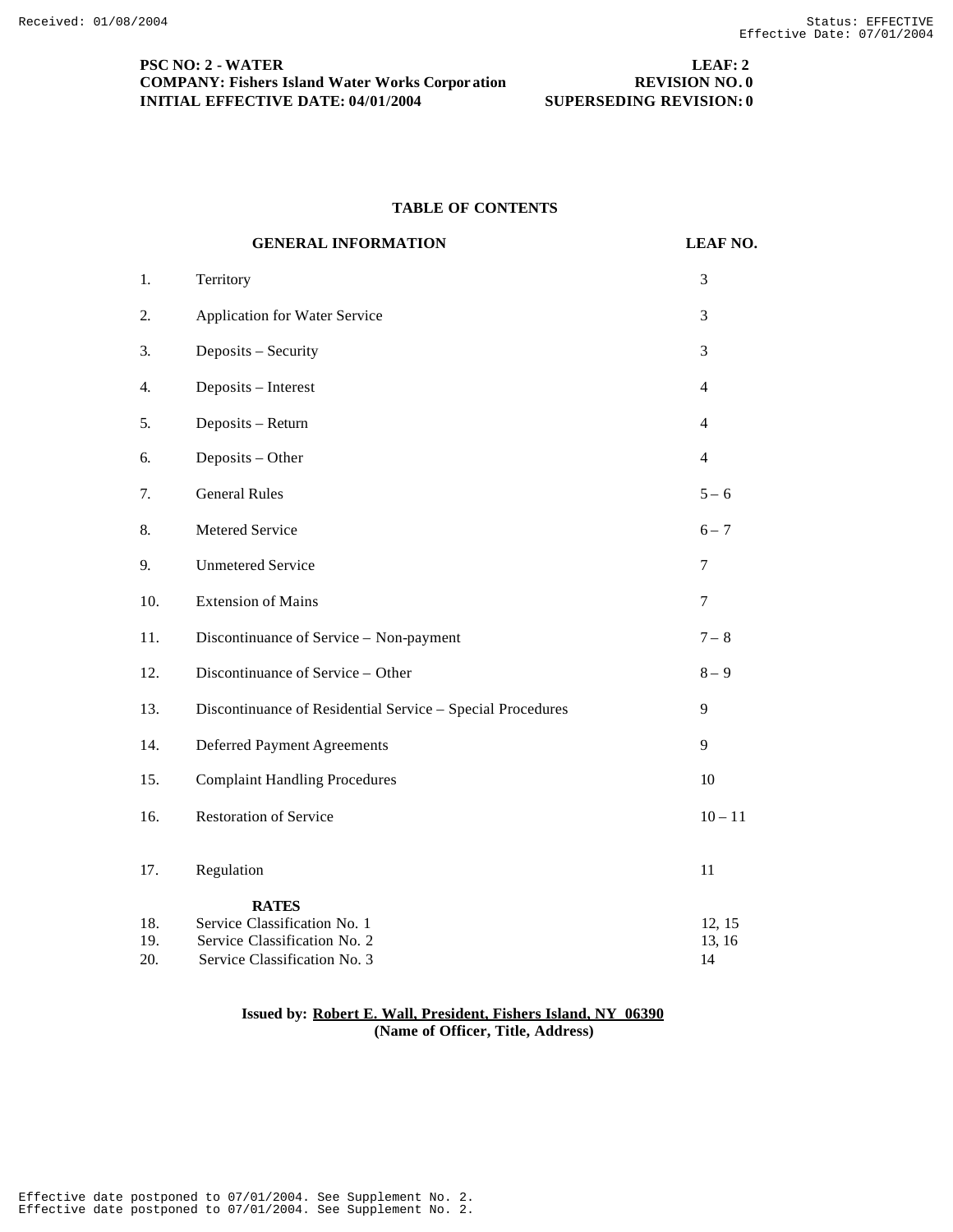### **GENERAL INFORMATION**

- 1. Territory (County, Town Development, Streets, etc.) Suffolk County, Town of Southold, Fishers Island, NY
- 2. Application for Water Service
	- A. Written application for service may be required.
	- B. A separate application may be required for each premises.
	- C. Premises may be subject to inspection by the company.
	- D. Applications need not be accepted from customers with charges due on any water accounts with the company. The company must accept an application if the customer enters into a deferred payment agreement.
	- E. Service pipe installations are subject to company approval.
- 3. Deposits Security
	- A. As a condition of receiving service, the company may require a deposit from customers that are delinquent (having a bill remaining unpaid 23 days from the date mailed), seasonal, short term or temporary or who have had service terminated for non-payment during the preceding 6 months. In addition, a deposit may also be required from a non-residential customer whose credit has not been established with the company. A delinquent customer shall be provided with a written notice 20 days before the deposit is assessed which states that failure to make timely payments will permit the company to require a deposit from such customer.
	- B. Deposits from applicants and customers may not exceed two times the estimated average monthly bill for a calendar year, except in the case of customers whose usage varies widely where deposits may not exceed twice the average monthly bill for the peak season.
	- C. The company shall perform an annual review of the billing history of every customer who has a deposit with the company to assure that a deposit is still required under (3A) above and that the amount of the deposit conforms with (3B) above. The company reserves the right to review the deposit at any time. If a review shows that the deposit held falls short of the amount the company may require by 25 percent or more, the company may require the payment of an additional amount. If a review shows that the deposit held exceeds the amount required by 25 percent or more, the company shall refund the excess to the customer. The customer may request a downward revision of the deposit.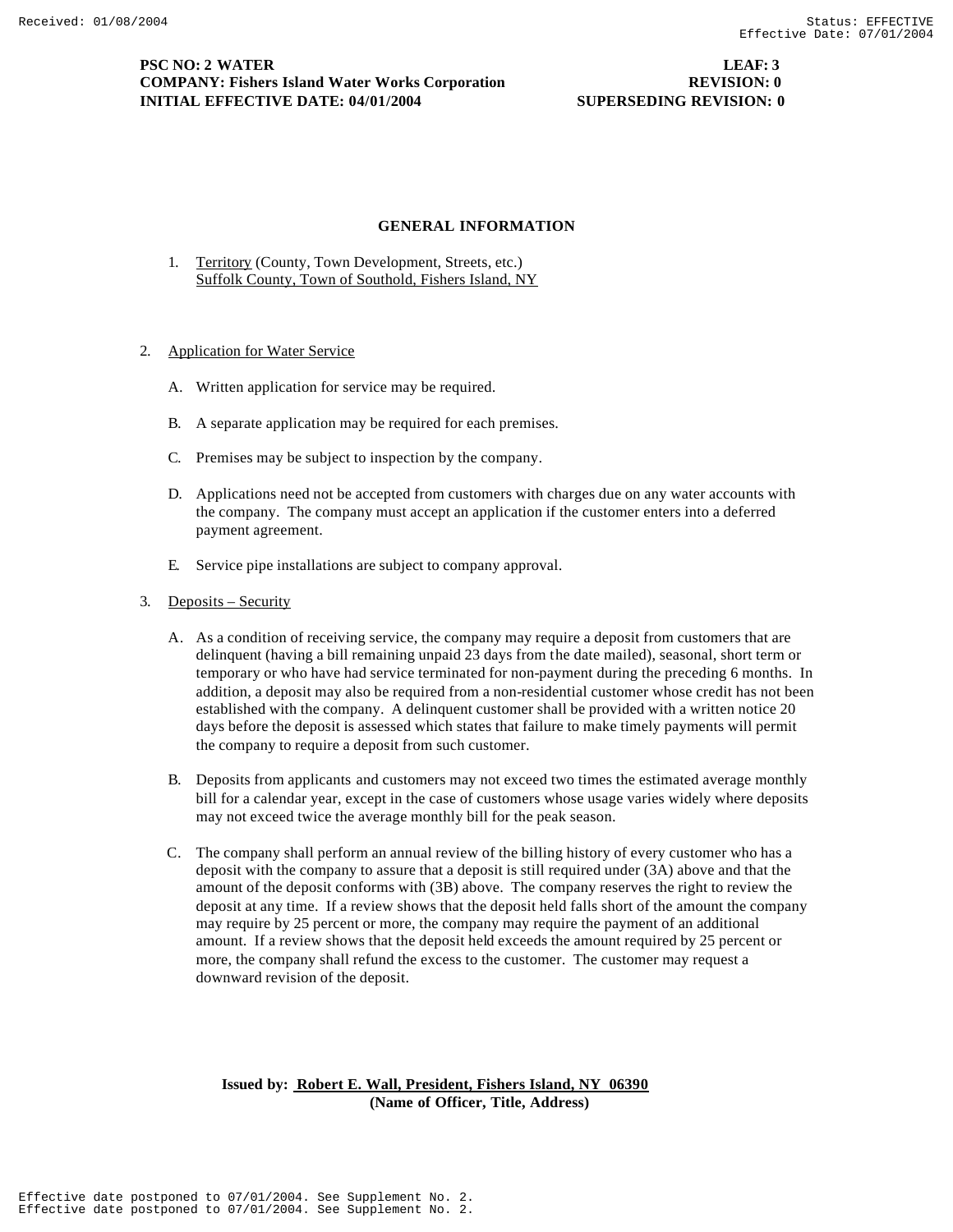# **PSC NO: 2 WATER LEAF: 4 COMPANY: Fishers Island Water Works Corporation REVISION: 0 INITIAL EFFECTIVE DATE: 04/01/2004 SUPERSEDING REVISION: 0**

# **GENERAL INFORMATION**

### 4. Deposits – Interest

Every deposit shall earn simple interest at the rate per annum prescribed by the Public Service Commission. The interest must be paid to customers when the deposit is returned. If the deposit has been held for 12 consecutive months or more, the interest must be credited to the customer no later than the first bill rendered after the next succeeding first day of October and at the end of each succeeding 12 month period.

### 5. Deposits – Return

- A. The company shall return to a customer a deposit or portion of a deposit and all interest thereon no more than 30 days after:
	- (1) the day the account is closed and all bills are paid; or
	- (2) the date of the first bill for service rendered after a 12 month period during which time the customer was not delinquent, provided there is no other basis for the company to request a deposit; or
	- (3) a review of the deposit shows that a reduction of the deposit is warranted.
- B. A deposit or portion of a deposit plus interest thereon that is subject to return may be credited to the customer's account in the amount of any outstanding charges. If any balance remains, a refund check shall be issued.

# 6. Deposits – Other

- A. In the event that the applicant desires service for a trailer or other non-permanent structure, he shall deposit with the company all costs of the connection of such service. Said deposit shall bear simple interest as required above and shall be refunded at the end of 10 years, or sooner in the event that a permanent structure for such service connection is completed.
- B. The company may also require deposits from customers to guarantee future payments as set forth in lawn sprinkler, main extension, or other forms of contracts which are in a form approved by the Public Service Commission. The interest rates for these deposits will be the same as the interest rates for security deposits and such interest will be credited to the customer as prescribed by Commission rules.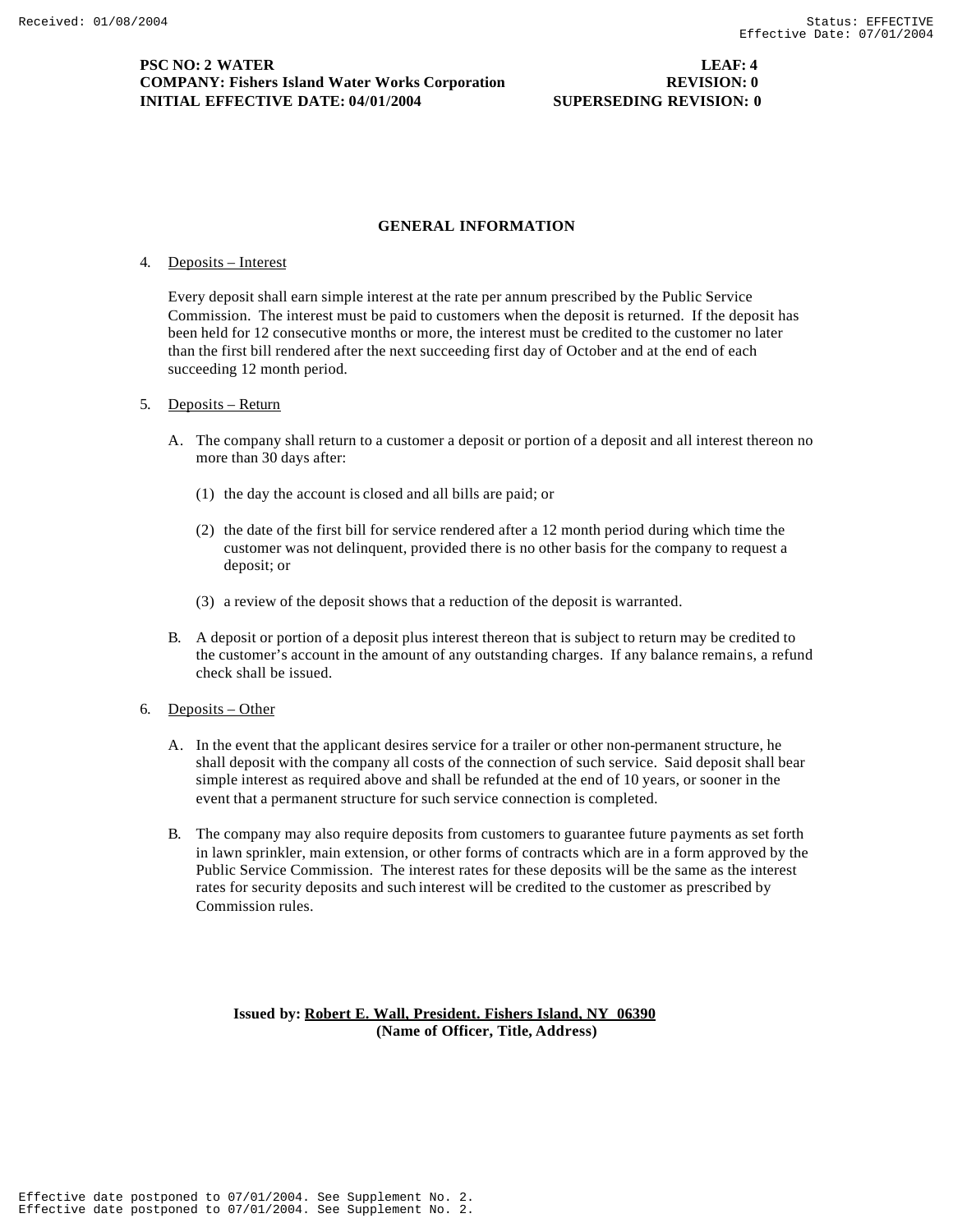# **PSC NO: 2 WATER LEAF: 5 COMPANY: Fishers Island Water Works Corporation REVISION: 0 INITIAL EFFECTIVE DATE: 04/01/2004 SUPERSEDING REVISION: 0**

# **GENERAL INFORMATION**

# 7. General Rules

- A. Customers must provide 10 days' written notice prior to the date on which termination of service is requested or prior to a change of occupancy, until which date the customer will be responsible for payment of service.
- B. Fire hydrants shall not be used without the written permission of the company or unless in conformance with filed fire protection tariff provisions.
- C. The company will not be liable for damage resulting from the presence of its facilities, supply, or use of water service, except damage resulting from gross negligence of the company.
- D. The company may shut off water in its mains to make repairs and extensions. Where possible, proper advance notice will be made to customers affected.
- E. The use of water for sprinkling, swimming pools, or other less essential uses may be restricted or prohibited where such use may unreasonably reduce the adequacy of service for other domestic purposes.
- F. There must be a separate service for each premises.
- G. Installation of service pipes and mains will not normally be made when the ground is frozen.
- H. The customer is responsible for service pipes and plumbing from the house side of the underground curb stop. Any plumbing work done on the customer's service pipe is subject to approval by the company. No underground work shall be covered up until it has been inspected and approved by the company.
- I. All leaks on customer premises or the customer portion of the service pipe must be repaired as soon as possible.
- J. All mains, (up to the property line) and other water system facilities will be maintained and replaced by the company.
- K. The company will supply water in the distribution system at pressures between 20 and 100 pounds per square inch (psi) and will strive, where practicable, to maintain a normal working pressure of 60 psi with a minimum of 35 psi. If the company makes changes to its system which cause the pressure to increase to over 100 psi to existing customers, the company will be responsible for the first installation of the necessary equipment in the customer's premises. From that point on the equipment will be considered part of the customer's internal plumbing and the customer will be responsible for its maintenance or replacement. If a water pressure reducing valve, in the customer's or applicant's opinion, is necessary or desired to safeguard the plumbing, it is the customer's or applicant's responsibility to purchase, install and maintain this equipment. Where a pressure reducing valve is used it is also advisable to install a suitable pressure relief valve. All installations will comply with the local building codes and standards and are considered a part of the customer's internal plumbing.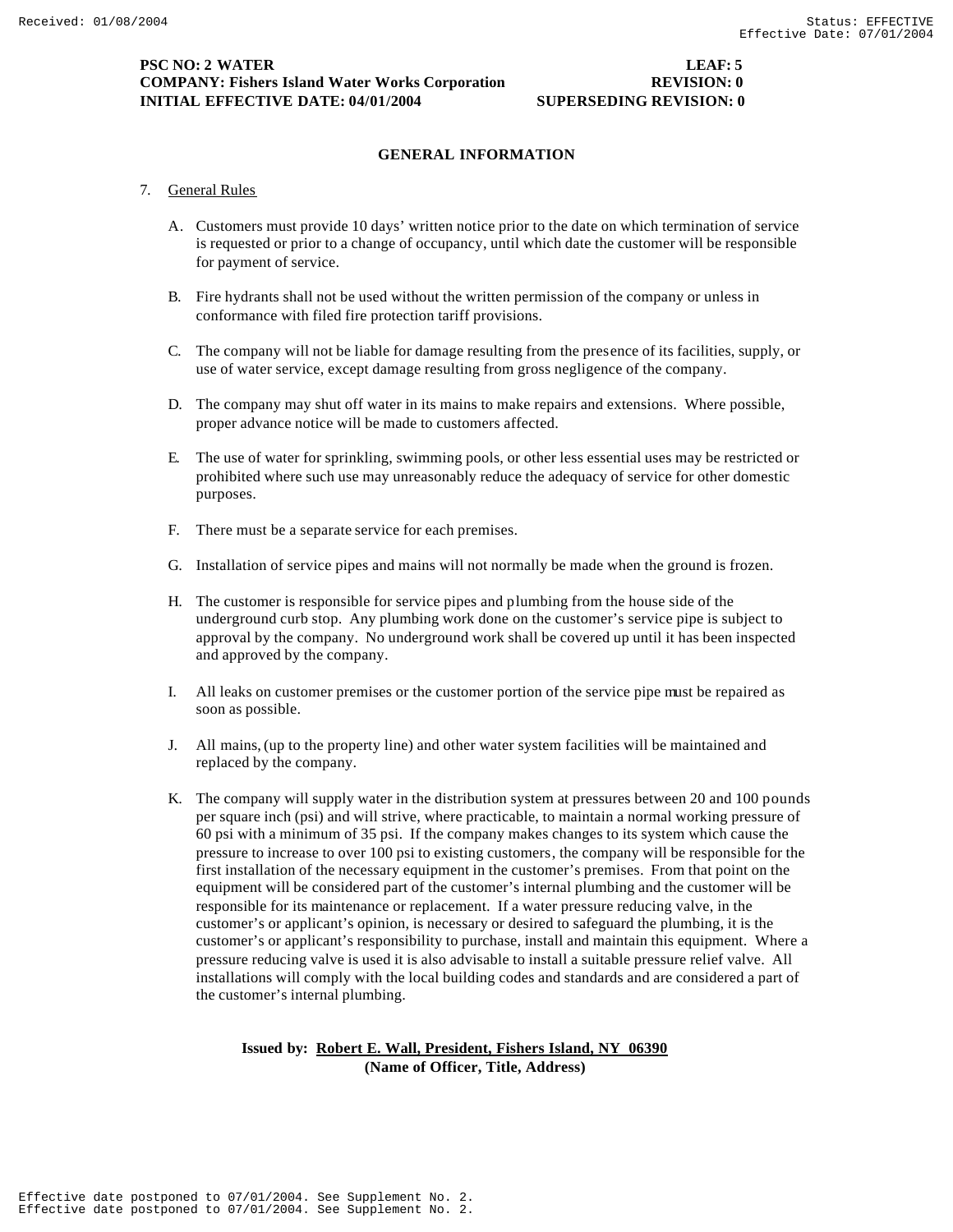# **PSC NO: 2 WATER LEAF: 6 COMPANY: Fishers Island Water Works Corporation REVISION: 0 INITIAL EFFECTIVE DATE: 04/01/2004 SUPERSEDING REVISION: 0**

# **GENERAL INFORMATION**

- L. Where an applicant is seeking service at an elevation or gradient which could not otherwise be adequately services by existing plant, the company will require that the applicant bear the additional cost of providing such extraordinary service, or in the alternative, require the applicant to purchase, install and maintain the necessary special equipment, such as a hydro-pneumatic system, needed to serve the premises. The installation of a hydro-pneumatic system as part of the customer's internal plumbing may be subject to approval of the Health Department and should comply with local building codes and standards.
- M. Cross connections to water sources other than the company's or with other facilities are strictly prohibited. Customers must, at their expense, install and maintain such backflow prevention devices as may be required by the company in accordance with good water works practice or applicable laws or regulations.
- N. Customers must permit company representatives to enter their premises on reasonable request for purposes relating to the operation and maintenance of the company's system, including inspection of the customer's and the company's facilities, installation, reading, testing, replacement and removal of meters, and terminating and restoring service.
- O. No person shall maliciously, willfully or negligently break, damage, destroy, uncover, deface, block access to or tamper with any pipe, valve, meter, structure, appurtenance or equipment which is a part of the water works system.
- 8. Metered Service (if applicable and provided for in Service Class No.  $1 \text{ or Nos. } 2$ )
	- A. A meter of a type approved by the Commission is required for each premises.
	- B. The company will furnish, install, and maintain the meter. Unless the meter register is set at zero, the company shall attach a tag with the date and meter dial reading at the time of installation.
	- C. The customer will provide a location for the meter acceptable to the company and will be responsible for the cost of repairing damage resulting from human interference, frost, backflow of hot water, or other such causes.
	- D. Where the company agrees it is necessary to set a meter outside the building, it shall be installed at the expense of the customer in a pit acceptable to the company which is both water-tight and frostproof. The cover of the pit shall be fastened with a convenient locking device. Where the distance from the property line to the front wall of the building is greater than 75 feet, the company may require that the meter be set in a pit at or near the property line. If the pit is to be installed on property not owned or controlled by the customer, written consent of the owner of the property shall be obtained prior to the installation.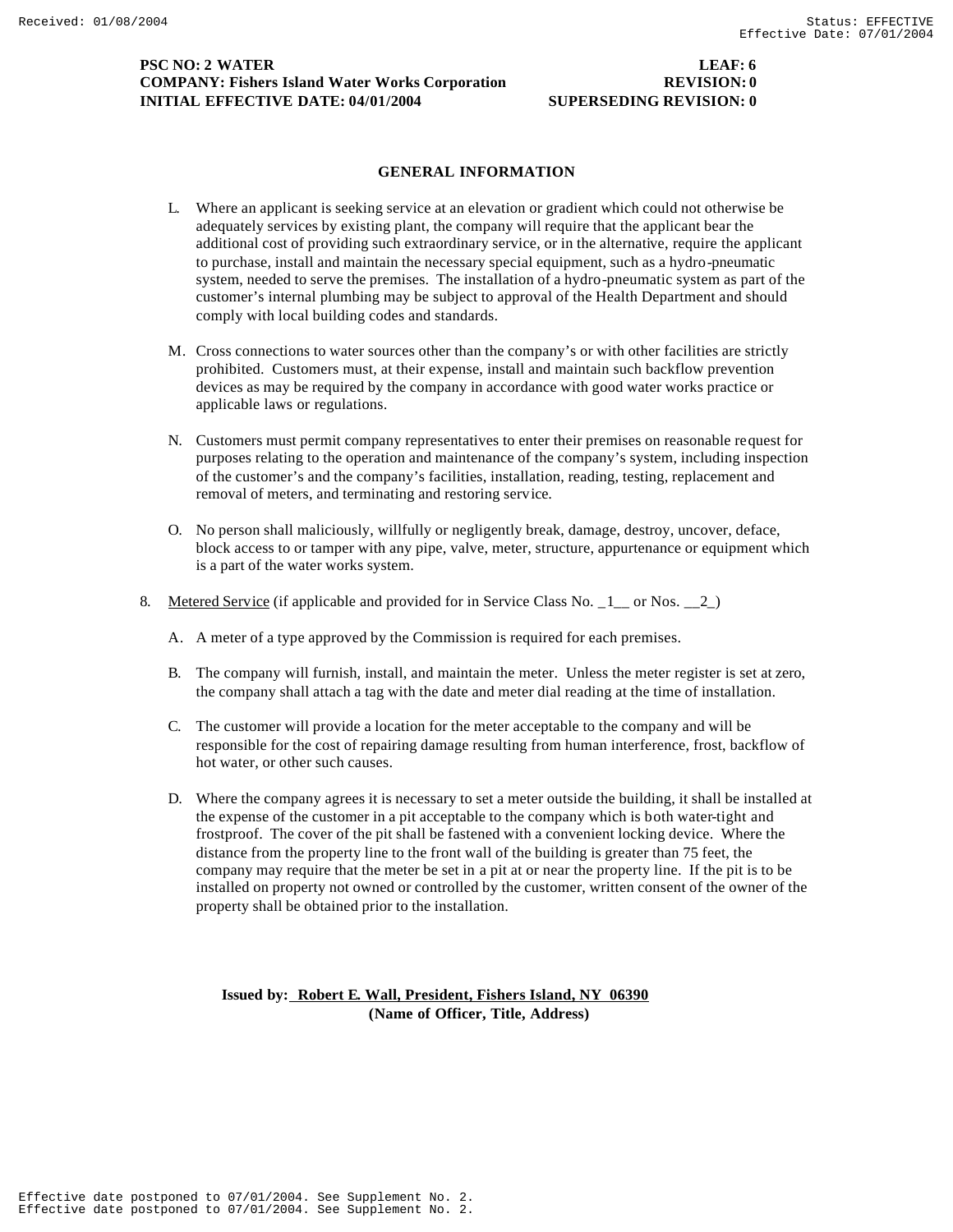# **GENERAL INFORMATION**

- E. The company reserves the right to remove, test, and replace the meter.
- F. The company shall afford the customer an opportunity to verify the final reading of any water meter removed from the premises and obtain the customer's signature on a meter removal card which shows the date removed and the reading.
- G. Meters will be tested in conformance with rules of the Public Service Commission. In the case of a disputed account involving the accuracy of the meter, the company will have the meter tested upon the request of the customer. Should the customer request to have a second meter test within 1 year, the customer will be responsible for the actual cost incurred to have the meter tested including the cost to remove the meter, payable in advance to the company. This fee will be refunded if the meter's final weighted average is found to register in excess of 100 percent. Adjustments in bills for over-registration of the meter will be made in accordance with the current rules of the Public Service Commission.
- H. Bills will show meter readings and the dates read.
- I. Bills will be reasonably estimated where a meter has been inaccessible and will be so indicated on the bill.
- J. Where a meter has ceased to register or its percentage of accuracy cannot be determined, an estimated bill for the current period may be rendered. For all other periods the bill shall be the minimum applicable charge.
- 9. <u>Unmetered Service</u> (if applicable and provided for in Service Class No. 1 \_ or Nos. 2 \_)

All applicable provisions of this tariff shall apply.

10. Extension of Mains

Mains will be extended in conformance with Commission Rules and Regulations found in 16 NYCRR, Part 501.

11. Discontinuance of Service – Non –Payment

Service may be discontinued under the following provisions: for non-payment of any amount due for water supplied, for failure to make any payment due under a deferred payment agreement or for meter repairs (see Section 8C), for failure to post a required deposit or for failure to pay any fee or charge accruing under the contract or tariff.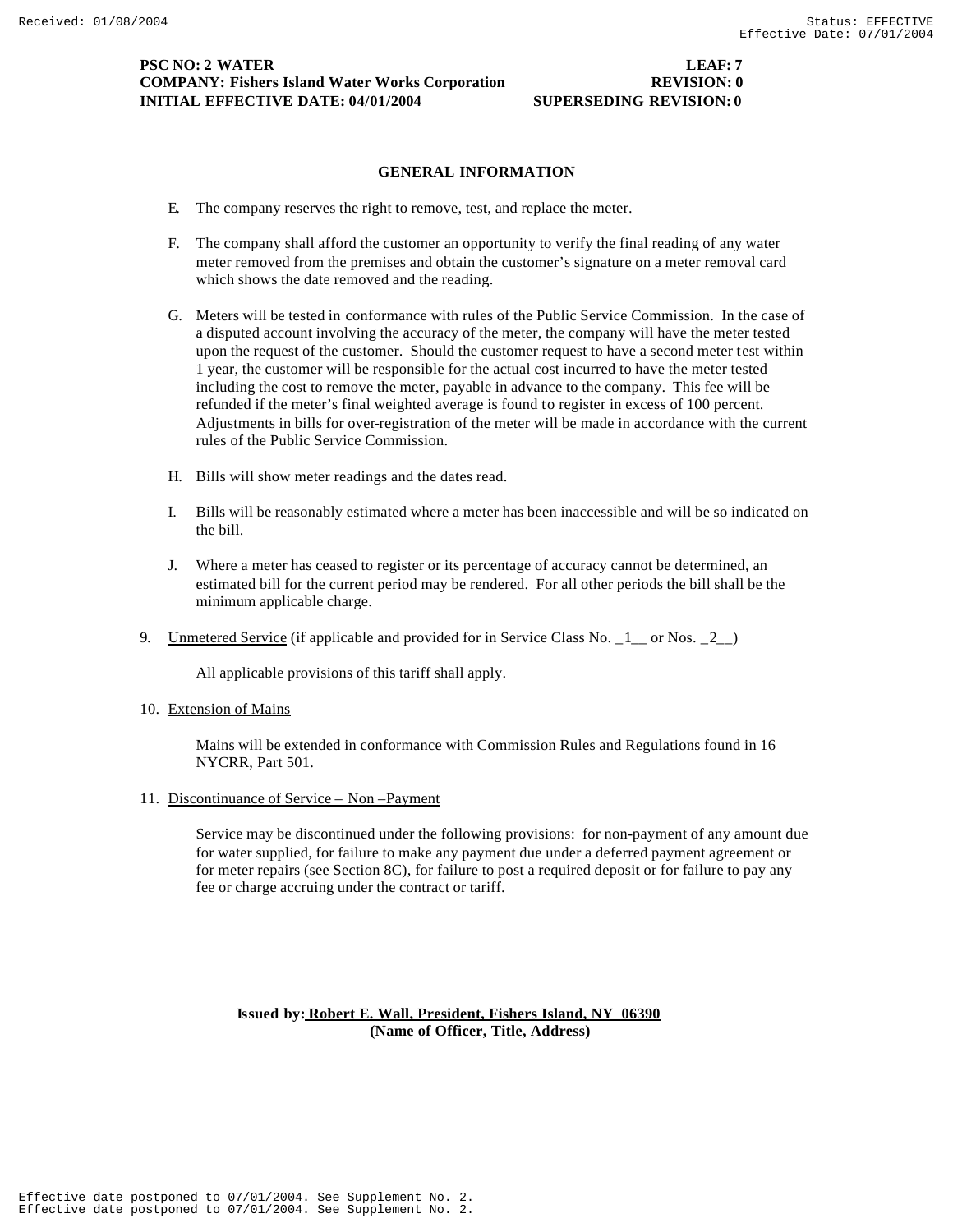# **PSC NO: 2 WATER LEAF: 8 COMPANY: Fishers Island Water Works Corporation REVISION: 0 INITIAL EFFECTIVE DATE: 04/01/2004 SUPERSEDING REVISION: 0**

#### **GENERAL INFORMATION**

- A. A bill not paid within 60 days of mailing is considered delinquent, and the company may discontinue service after complying with 16 NYCRR, Part 533 which requires: (1) 15 days written notice if served personally, or (2) 15 days after a registered letter containing such notice has been signed or refused, or (3) 18 days after mailing written notice in a post-paid wrapper. Service will not be re-established until payment of all proper arrears, charges and deposits is made or a deferred payment agreement is entered into. Receipt of a subsequently dishonored negotiable instrument in response to a notice of discontinuance shall not constitute payment of the customer's account and the company shall not be required to issue additional notice prior to discontinuance. There will be a charge for processing all returned checks equal to the bank charge plus a handling fee of \$5.00 (not to exceed the maximum allowed by Section 5-328 of General Obligations Law).
- B. The company will not discontinue service to residential premises for non-payment of bills on a Friday, Saturday, Sunday, public holiday (as defined in General Construction Law), or on a day on which the utility's main office is closed. Discontinuance can only take place from Monday to Thursday between the hours of 8 a.m. and 4 p.m.
- C. The company will not discontinue service for non-payment of bills to any person or entity receiving public assistance if the payment for such service is to be paid directly by the Department of Social Services or by the local Social Services representatives.
- 12. Discontinuance of Service Other
	- A. Service rendered under any application, contract or agreement may be discontinued by the company after reasonable notice for any of the following reasons:
		- (1) For willful or indifferent waste of water due to any cause or for non-authorized use of water.
		- (2) For failure to protect from damage the meter and connection, or for failure to protect and maintain the service pipe or fixtures on the property of the customer in a condition satisfactory to the company.
		- (3) For tampering with any meter, connections, service pipe, curb rock, seal or any other appliance of the company controlling or regulating the customer's water supply.
		- (4) For failure to provide the company's employees reasonable access to the premises supplied, or for obstructing the way of ingress to the meter or any other appliances controlling or regulating the customer's water supply.
		- (5) In case of vacancy of the premises.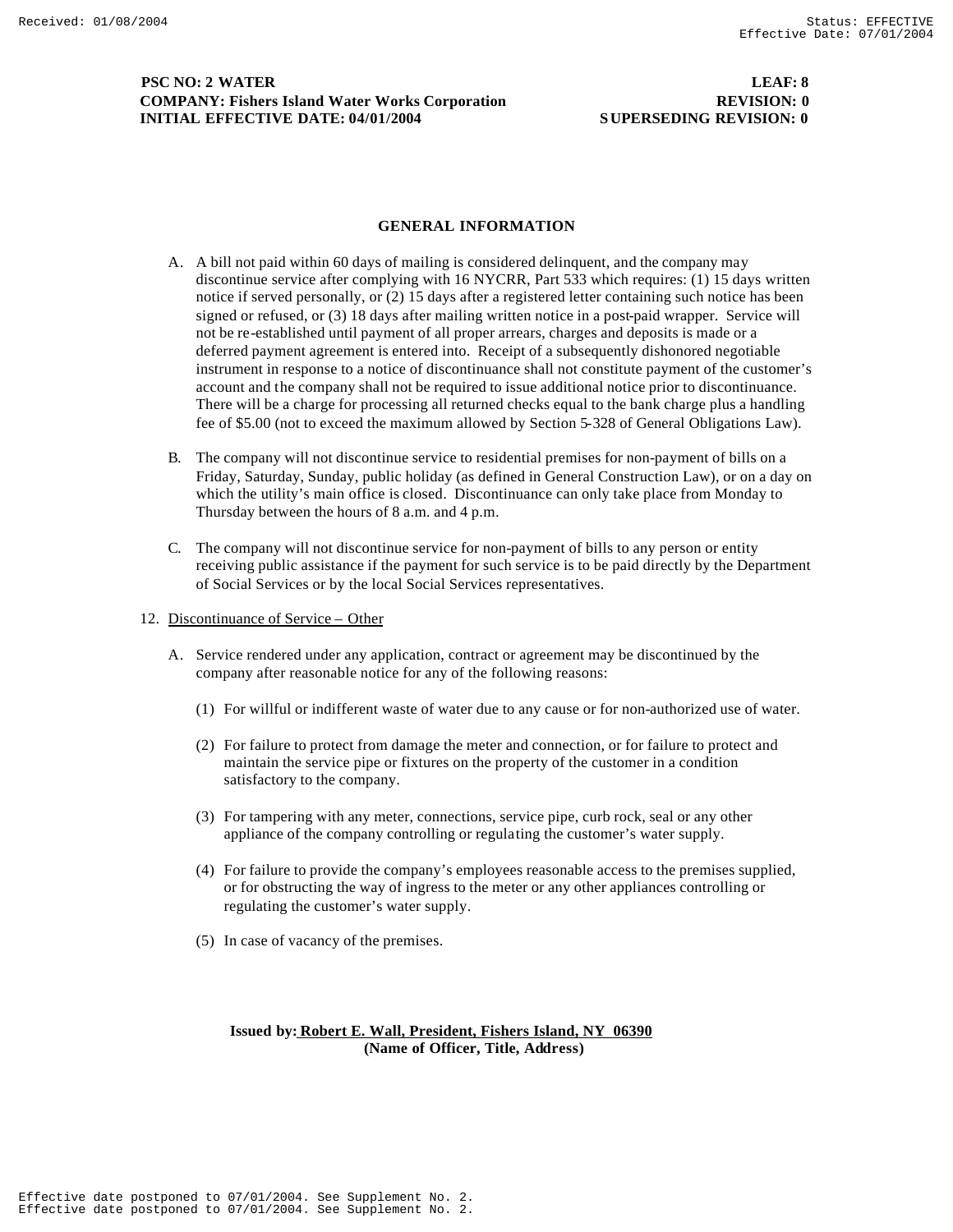# **GENERAL INFORMATION**

- (6) For cross connections.
- (7) For submetering or reselling water.
- (8) For non-compliance with water usage restrictions.
- (9) For violation of any rule or regulation of the company as filed with the Public Service Commission, provided such violation affects the reliability or integrity of the water system.
- B. Written notice of discontinuance of service shall contain the information required by 16 NYCRR Section 533.3 and will be given except in those instances where a public health hazard exists.
- C. The company may, at any time, temporarily discontinue water service in case of accident, or for the purpose of making connections, alterations, repairs, changes, etc.
- D. Except as stated in the preceding paragraph, or in the case of a violation that threatens the integrity of the water system, the company shall not discontinue service to any customer on a Friday, Saturday, Sunday, Public Holiday or on a day when the company is not open for business. Public Holiday shall refer to those holidays defined in the General Construction Law.

#### 13. Discontinuance of Residential Service – Special Procedures

If termination of service would result in serious impairment to health and safety, the company must delay the termination of service or, if service has already been terminated, must restore service, for thirty days under the following conditions.

- A. all occupants are either blind, disabled, 62 years of age or older or 18 years of age or under;
- B. a medical emergency exists; or
- C. if heating would be affected between November 1 and April 1.

It is the customer's responsibility to notify the company that such conditions exist and to provide any required documentation. The company may require that the customer make appropriate arrangements to pay any arrears as well as pay current bills.

14. Deferred Payment Agreements

In addition to those circumstances in Section 13, the company will consider granting customers reasonable payment terms in cases where a customer is threatened with termination of service, or where the company has issued a backbill to a customer. Any such agreement may require the customer to make a reasonable down payment, and to pay bills when issued.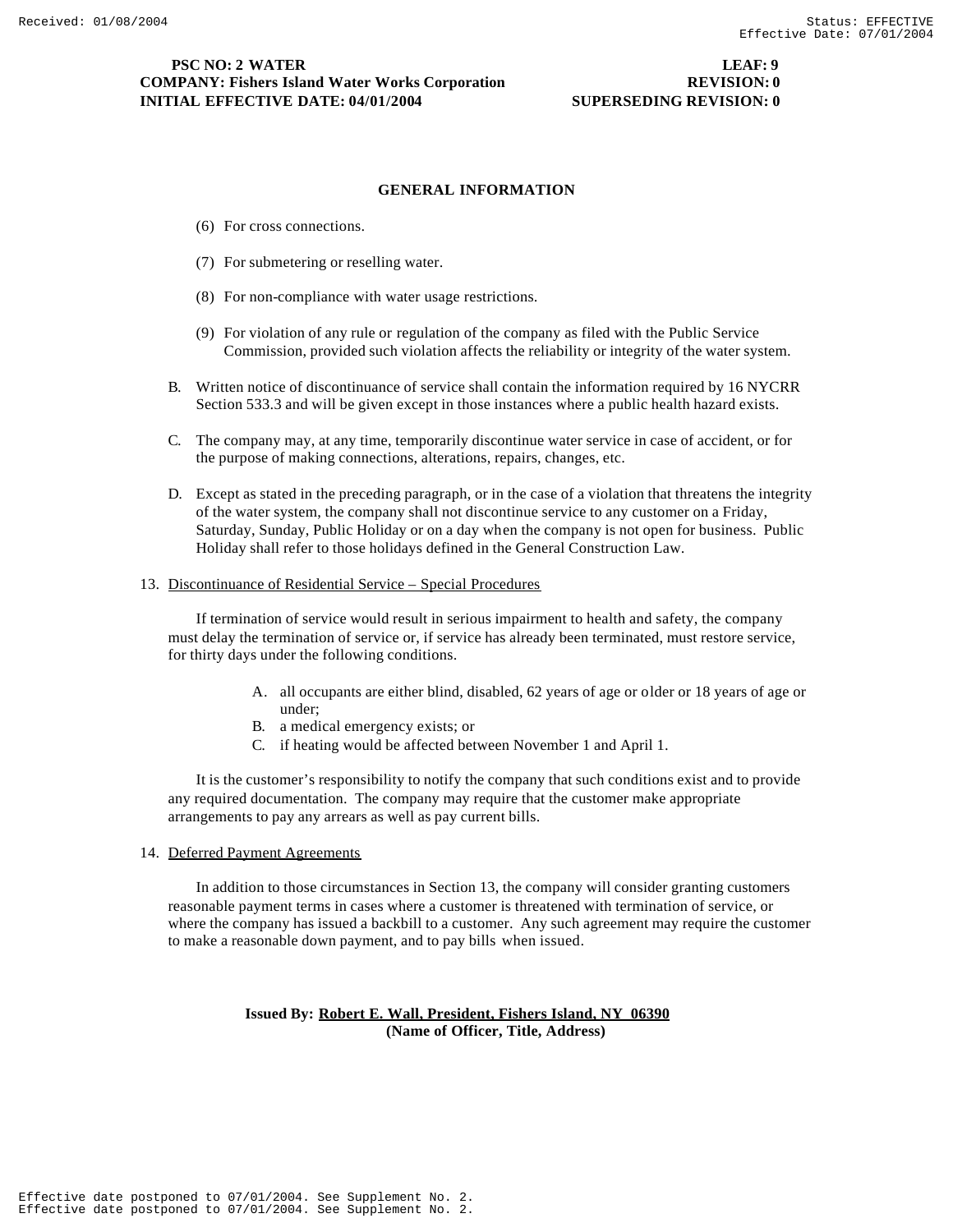# **PSC NO: 2 WATER LEAF: 10 COMPANY: Fishers Island Water Works Corporation REVISION: 1 INITIAL EFFECTIVE DATE: 04/01/2004 SUPERSEDING REVISION: 0**

### **GENERAL INFORMATION**

### 15. Complaint Handling Procedures

- A. The company will promptly investigate and evaluate all complaints received from customers regarding bills for service rendered or required deposits. The results of the company's findings will be reported to the customer. During the period of investigation and evaluation, service will not be discontinued, nor shall a new notice of termination be issued, provided, however, that the customer will be required to pay the undisputed portion of any balance due, which may include for current usage.
- B. After the completion of such an investigation, if the company determines that the disputed service has been rendered, or that the disputed charge or deposit is proper in whole or in part, the company may require that the full bill or deposit be paid. Appropriate notices of the determination shall be given to the customer, and where notice of discontinuance of service was previously sent, or is served with the determination, such notice shall include a statement advising the customer of the availability of the Commission's complaint handling procedures, including the address and telephone number of the Department's Consumer Services Division. Where prior notice of discontinuance was sent, company procedure provides for discontinuance of service if customer fails to pay the proper amount due and owing within 5 days after notice of the company determination was served personally on the customer or at least 8 days after mailing of the notice. Under no circumstances will discontinuance of service occur if so precluded by the Commission.
- C. In situations where the complaint procedures of the Commission have been invoked and it is determined that the disputed service has been rendered or that the disputed charge or deposit is proper and prior notice of discontinuance was sent, a customer's service will not be discontinued for failure to pay the amount found due and owing until at least 5 days after notice of the Commission's determination, where personal service is made, or at least 8 days after mailing of such a notice.

#### 16. Restoration of Service

A charge will be made to restore service after discontinuance at the customer's request, for nonpayment or for violation of these rules.

This charge will be \$65.00 during normal business hours (8:00 a.m. to 4:00 p.m., Monday through Friday), \$120.00 outside of normal business hours Monday through Friday and \$150.00 on weekends or public holidays. The holidays for which the \$150.00 charge will apply are as follows:

New Year's Day Labor Day Dr. Martin Luther King, Jr. Day Columbus Day Lincoln's Birthday Veteran's Day Washington's Birthday Thanksgiving Day Memorial Day Christmas Day Independence Day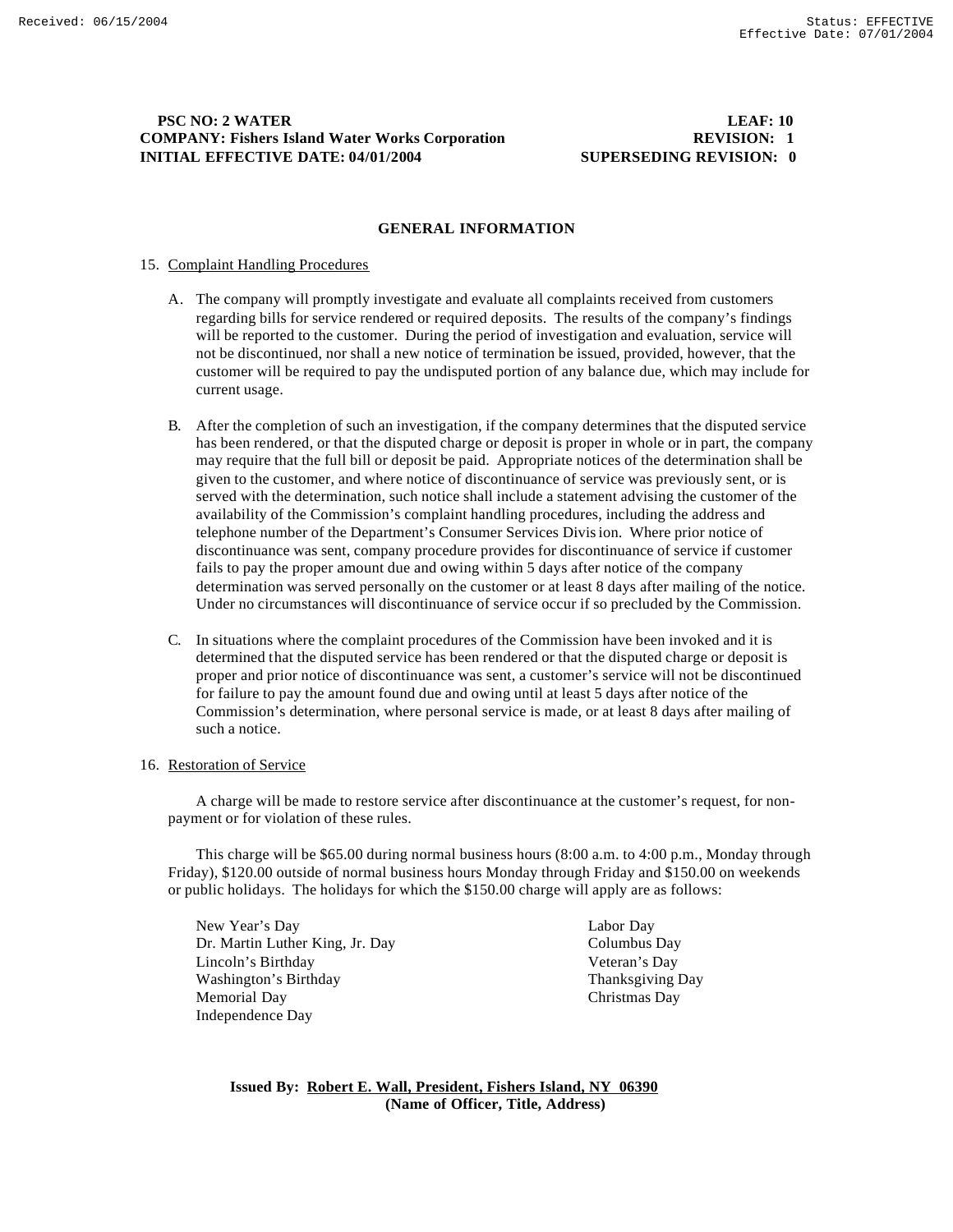# **PSC NO: 2 WATER LEAF: 11 COMPANY: Fishers Island Water Works Corporation REVISION: 0 INITIAL EFFECTIVE DATE: 04/01/2004 SUPERSEDING REVISION: 0**

# **GENERAL INFORMATION**

In a case where service is being restored after discontinuance for non-payment, the company may require full payment of all arrears as well as the restoration of service charge. If the company and the customer have entered into some form of payment agreement, the agreed upon down payment may be required before service will be restored.

If it becomes necessary to disconnect service at the main because of willful acts of a customer, the service restoration charge will include the actual costs incurred by the company to disconnect and reconnect the service.

## 17. Regulation

All matters, rules and other situations concerning the rendering of water service which are not specifically covered herein or in a provision of the New York State Codes, Rules and Regulations and which are subject to the jurisdiction of the Public Service Commission, and for which a customer and the company cannot agree as to an equitable and fair solution will be referred to said Commission to be resolved. Either the customer or the company may request that a rule or provision of this tariff be changed for a particular situation.

> **Issued By: Robert E. Wall, President, Fishers Island, NY 06390 (Name of Officer, Title, Address)**

Effective date postponed to 07/01/2004. See Supplement No. 2. Effective date postponed to 07/01/2004. See Supplement No. 2.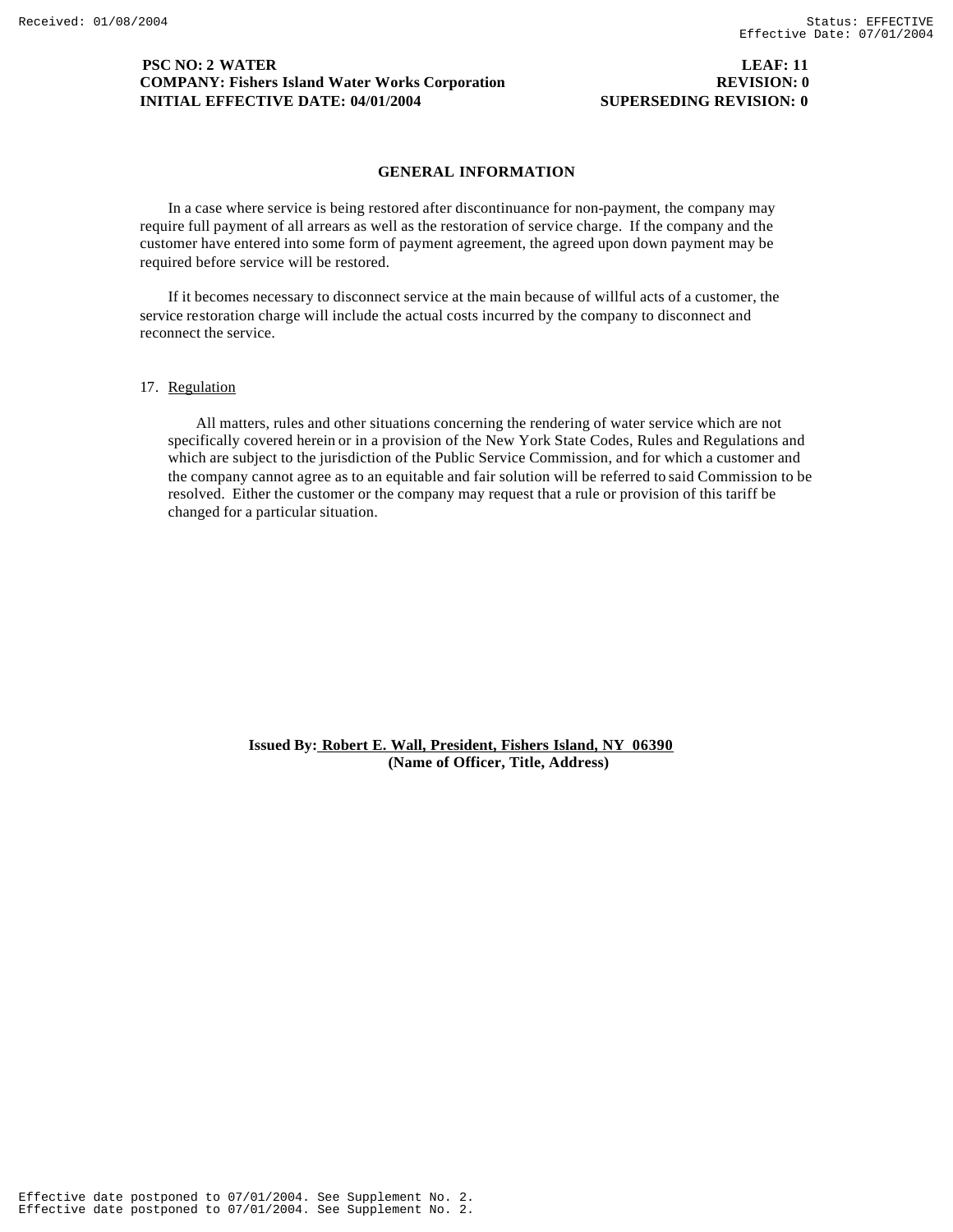# **PSC NO 2 - WATER LEAF: 12 COMPANY: Fishers Island Water Works Corporation REVISION: 8 INITIAL EFFECTIVE DATE: 07/01/2018 SUPERSEDING REVISION: 7** (Issued in compliance with Commission Order issued June 15, 2018 in Case 17-W-0472)

**GENERAL INFORMATION**

Applicable to use of Service for: Class 1

This service applies to resident customers who are year round residents of Fishers Island. A review of each customer's usage for the past 12 months will be done in June of each year, with each customer's winter usage (October-May) compared to their summer usage (June-September). If winter usage is more than summer usage, the customer will be charged SC 1 rates in the coming year.

#### Character of Service

Continuous.

Rate

\$12.80 per thousand gallons

# Terms of Payment

Bills shall be rendered monthly in arrears and are due and payable by the  $25<sup>th</sup>$  of the month. Bills not paid by the  $25<sup>th</sup>$  of the month are delinquent and the late payment charge becomes applicable and service may be discontinued after proper notice as required by law.

#### Late Payment Charge

A late payment charge to be computed at the rate of 1 ½ percent per month, compounded monthly, may be applied to all balances left unpaid after the  $25<sup>th</sup>$  of the month following mailing of the bill.

# Term

Terminable by the customer upon 10 days' written notice to the company.

**Issued by: J. Christopher Finan, President, 161 Oriental Ave, Fishers Island, NY 06390**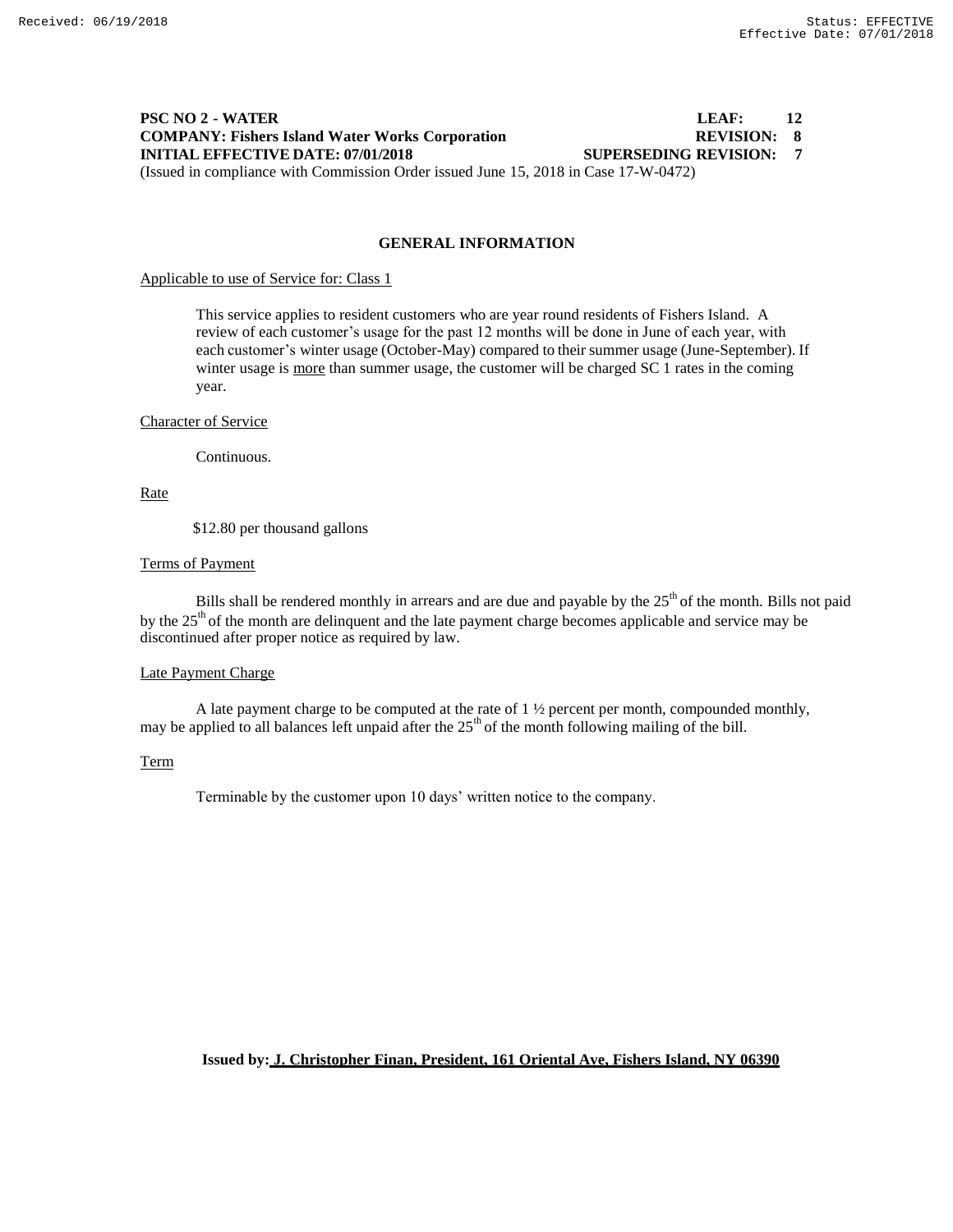# **PSC NO 2 - WATER LEAF: 13 COMPANY: Fishers Island Water Works Corporation REVISION: 9 INITIAL EFFECTIVE DATE: 7/01/2018 SUPERSEDING REVISION: 8** (Issued in compliance with Commission Order issued June 15, 2018 in Case 17-W-0472)

# **General Information**

#### Applicable to use of service for: Class 2

This class is for seasonal customers who do not meet the requirements of Class 1.

#### Character of Service

Continuous

#### Rate

\$16.50 per thousand gallons.

A charge of \$176.29 will be imposed upon all seasonal customers who wish to have their meter removed, stored, and reinstalled during the winter months.

#### Terms of payment

Bills shall be rendered monthly in arrears and are due and payable by the  $25<sup>th</sup>$  of the month. Bills not paid by the  $25<sup>th</sup>$  of the month are delinquent and the late payment charge becomes applicable and service may be discontinued after proper notice as required by law.

#### Late Payment Charge

A late payment charge to be computed at the rate of 1 ½ percent per month, compounded monthly, may be applied to all balances left unpaid after the  $25<sup>th</sup>$  of the month following mailing of the bill.

#### Term

Terminable by the customer upon 10 days' written notice to the company.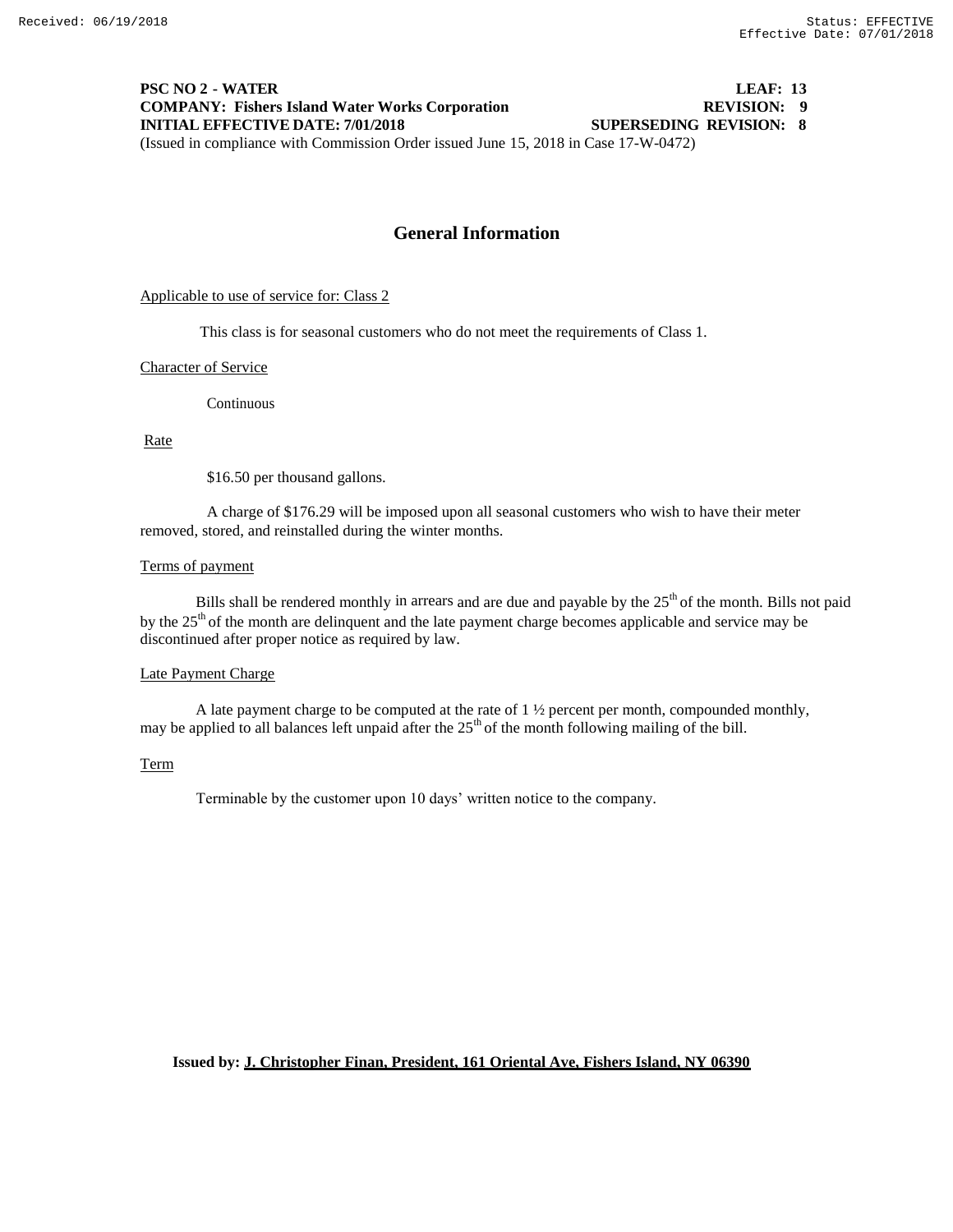# **PSC NO 2 - WATER LEAF: 14 COMPANY: Fishers Island Water Works Corporation**<br> **REVISION: 5**<br> **REVISION: 4**<br> **SUPERSEDING REVISION: 4 INITIAL EFFECTIVEDATE: 07/01/2018** (Issued in compliance with Commission Order issued June 15, 2018 in Case 17-W-0472)

# **Service Classification No. 3**

Applicable to use of service for: Fire Hydrant Service

#### Character of Service

Continuous

Rate

\$426.90

#### Minimum Charge

The minimum charge is \$426.90 per hydrant per year.

### Terms of Payment

(a) The minimum charge is billed in equal proportions at the end of each quarter.

(b) Bills are due and payable when rendered. Bills not paid by the  $25<sup>th</sup>$  of the month rendered are delinquent and service may be discontinued after proper notice as required bylaw.

#### SPECIAL PROVISIONS

Terminable by the customer upon 10 days written notice to the Company. A late payment charge of 1 ½% will be added to bills not paid within 30 days of rendition.

**Issued by: J. Christopher Finan, President, 161 Oriental Ave, Fishers Island, NY 06390**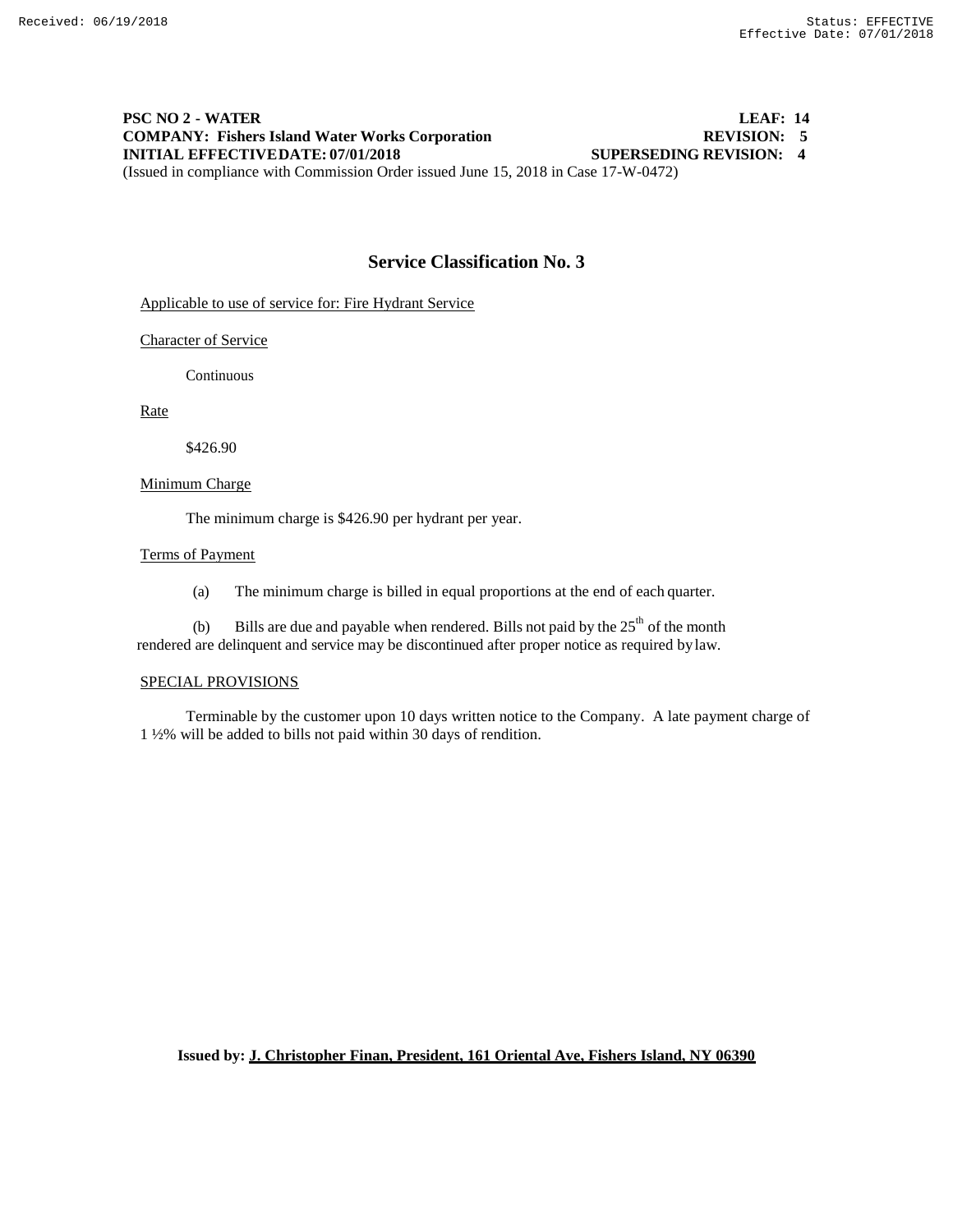# **PSC NO 2 - WATER LEAF: 15 COMPANY: Fishers Island Water Works Corporation**<br> **REVISION:** 9<br> **REVISION:** 8<br> **SUPERSEDING REVISION:** 8 **INITIAL EFFECTIVE DATE: 07/01/2018** (Issued in compliance with Commission Order issued June 15, 2018 in Case 17-W-0472)

# **Service Classification No. 1**

Monthly Minimum Charges and Water Allowances for Various Size Meters:

| Meter Size   | Minimum Charge | Water Allowance   |
|--------------|----------------|-------------------|
| $5/8$ inch   | \$38.50        | $3,000$ gallons   |
| $3/4$ inch   | 57.80          | 4,500 gallons     |
| 1 inch       | 96.20          | 7,500 gallons     |
| $1-1/4$ inch | 134.70         | $10,500$ gallons  |
| $1-1/2$ inch | 192.50         | $15,000$ gallons  |
| 2 inch       | 308.90         | $24,000$ gallons  |
| 3 inch       | 615.90         | 48,000 gallons    |
| 4 inch       | 962.40         | 75,000 gallons    |
| 6 inch       | 1.924.80       | $150,000$ gallons |

**Issued by: J. Christopher Finan, President, 161 Oriental Ave, Fishers Island, NY 06390**